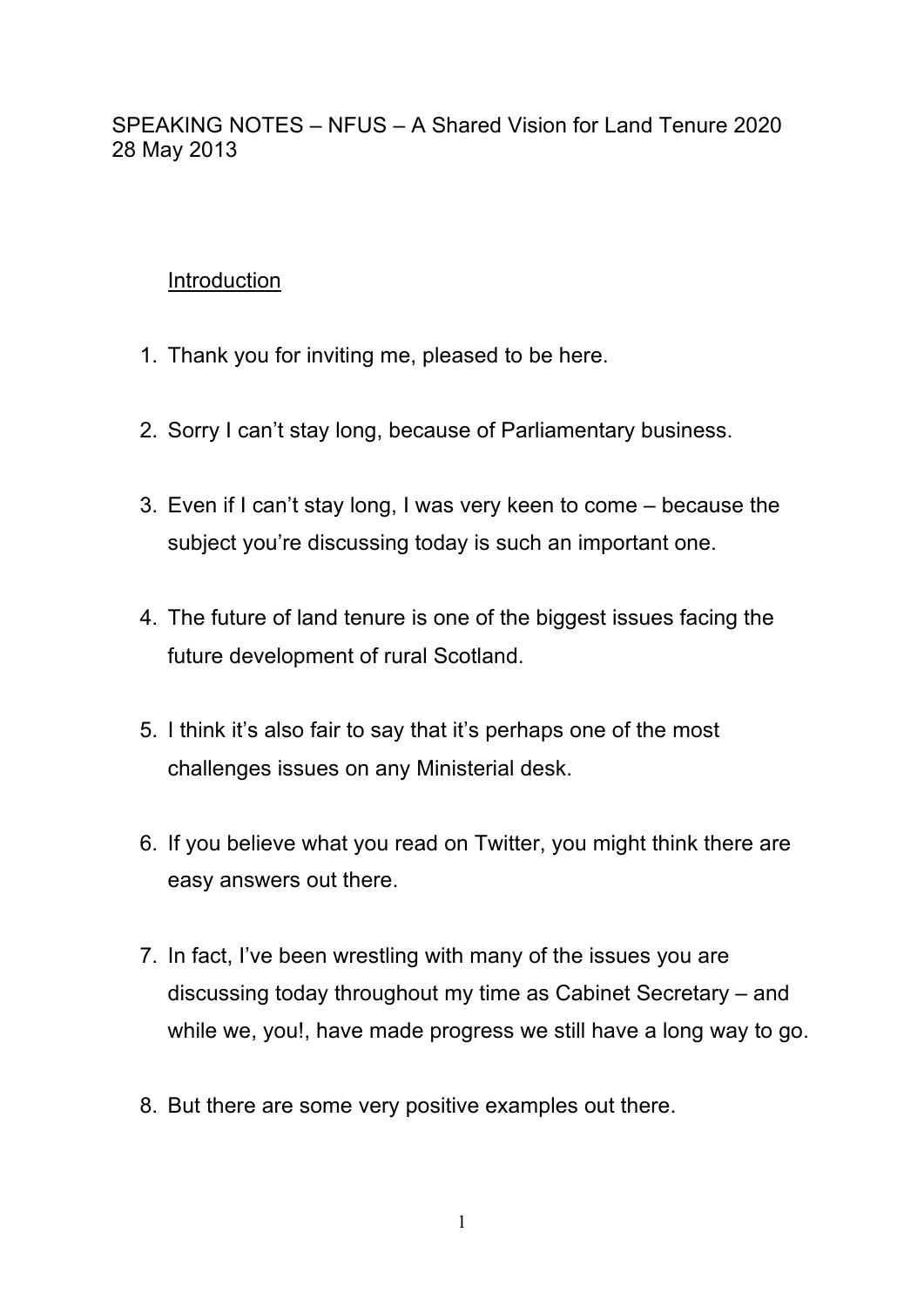- 9. Last week, I visited the East Neuk Estates Community initiative and saw an excellent model for future relationships between rural communities, landlords, tenant farmers and new entrants. If only that were the case throughout Scotland!
- 10. And today's event is also a very positive contribution to the debate.

# The review landscape

- 11. This event is very timely, because we are at an important stage of the government's work in this area.
- 12. That work includes two separate reviews, as set out in our election manifesto back in 2011.
- 13. The first review is the one being run by the Land Reform Review Group, who recently published their interim report.
- 14. That report set out a range of areas to be investigated more fully during the next phase. The group's intention is to collect more evidence, by speaking to those involved at the heart of those issues, before presenting recommendations to the Scottish Government.
- 15. Meanwhile, the government has also been committed to a separate review of farm tenancy legislation.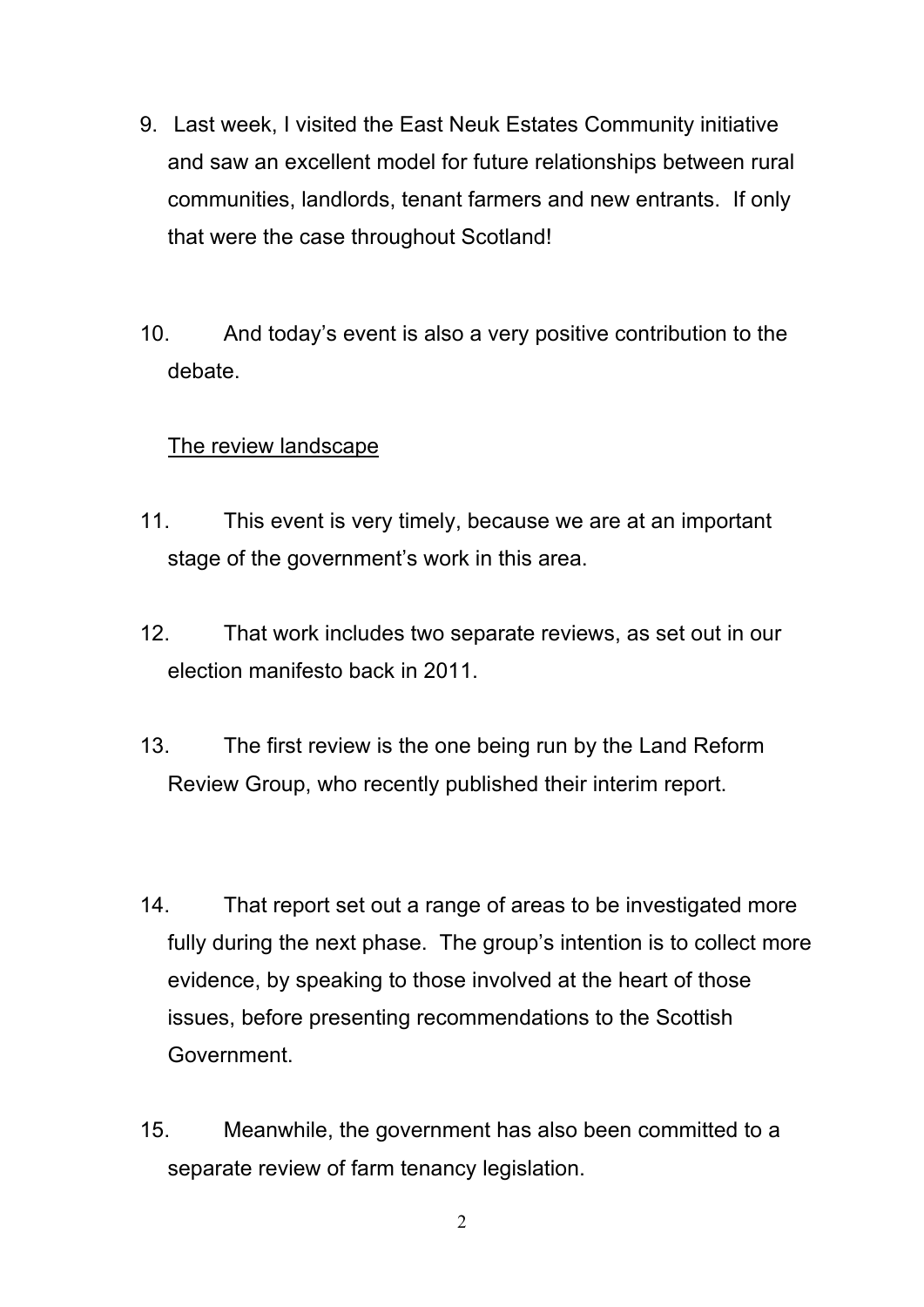16. That review is on a slower timescale, for good reasons.

- 17. You'll remember that in both 2011 and 2012, after constructive working with stakeholders and in the TFF, we made a set of eight improvements to the farm tenancy legislation. We always said that the farm tenancy review should provide enough time for us to see some initial results from those improvements; but early enough for us to act before the end of this Parliamentary term.
- 18. Having said that, the preparatory work for the farm tenancies review has begun already.
- 19. You heard this morning from Phil Thomas, about the work programme of the TFF. They will be reporting to the Government this autumn on a range of issues.
- 20. That work will be a vital contribution to the tenancies review when it happens.
- 21. Over this summer, we will map out how precisely to carry out the farm tenancies review, which I'll announce after the summer break.

3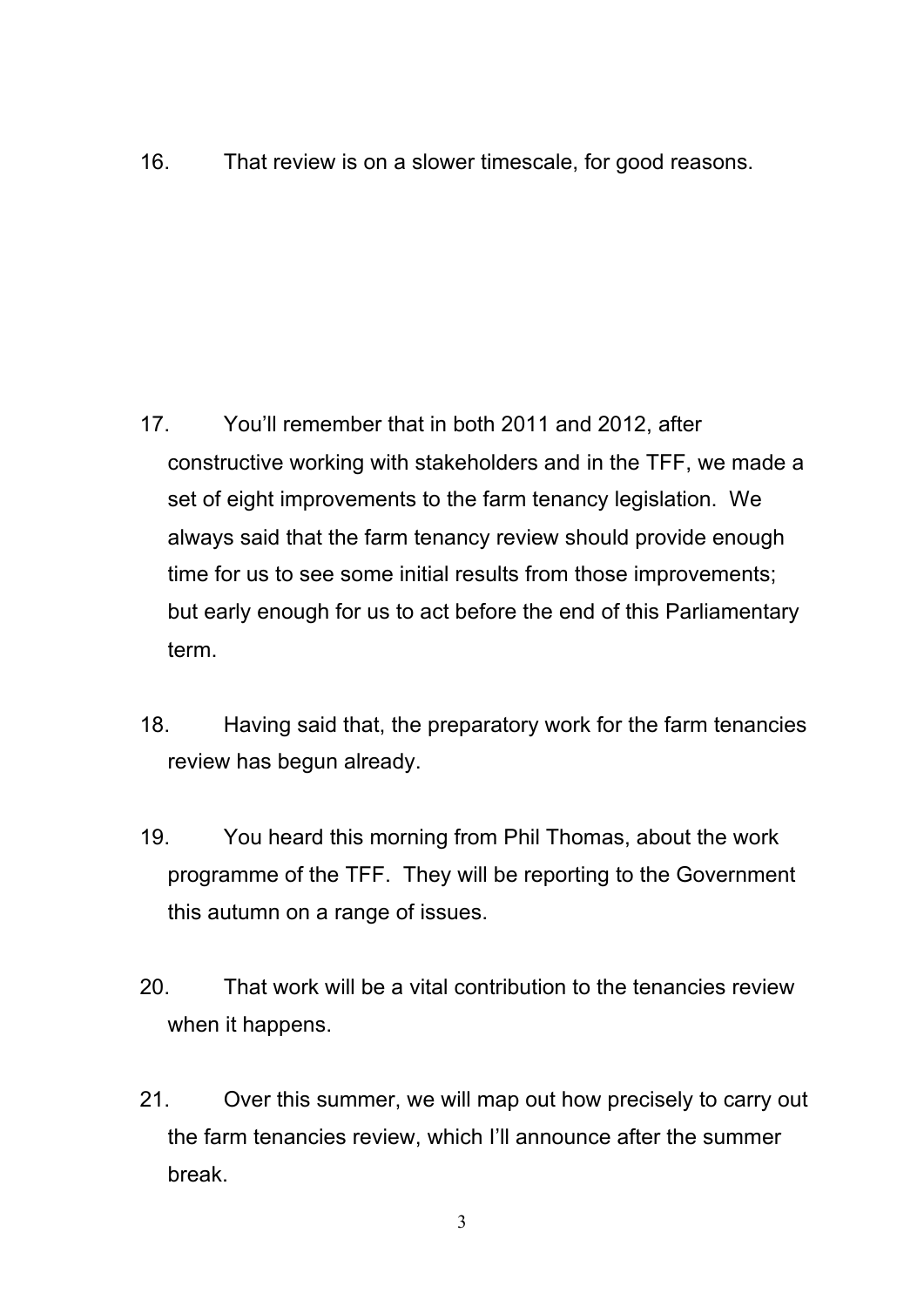- 22. However there's one thing I can make clear even today.
- 23. We were always committed to two separate reviews, and now the Land Reform Review Group has decided to focus on other issues for the remainder of their work.
- 24. So I want to confirm today that all the issues on farm tenancies raised during the Land Reform Review Group's work will not be lost. They will be carried forward and looked at very carefully in the farm tenancies review.

# Importance of improving farm tenancy situation

- 25. And I'm determined for that review to make a real difference to land tenure in Scotland.
- 26. Our future success depends on how we handle these issues.
- 27. We must continually strive to ensure there is a flow of tenant farms available, and enough opportunities for new entrants to get into the industry.
- 28. We need opportunities for those reaching retirement to exit the industry - with dignity and with financial security.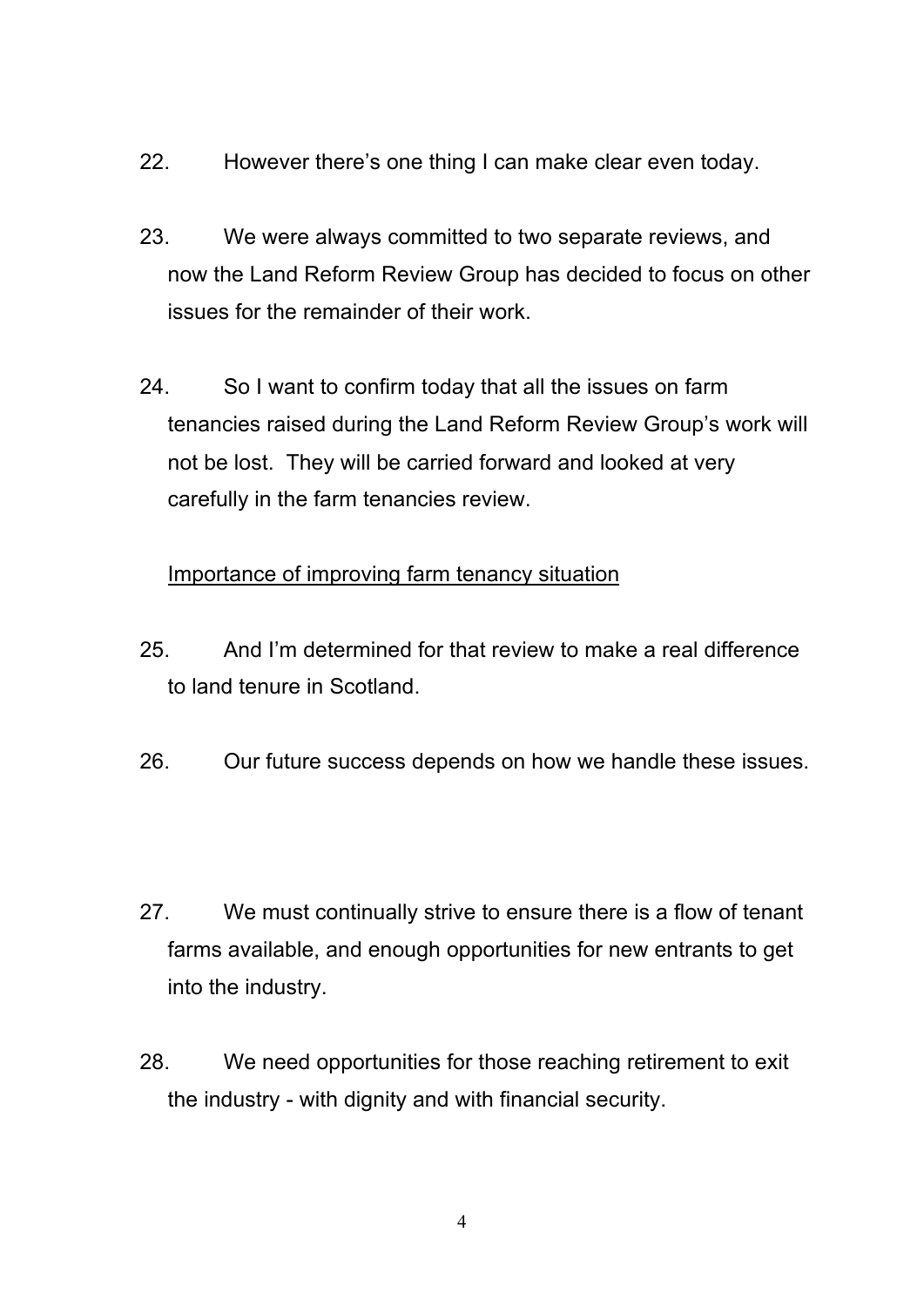- 29. And we need all landlords to follow the example of the best working with each other and with their communities to deliver the best outcomes for all.
- 30. I look forward to engaging positively with all stakeholders on all these issues, as the tenancies review takes shape.

# Individual situations

- 31. Of course that doesn't mean a government review can solve every individual problem.
- 32. We know that there are many cases where tenancies run perfectly smoothly – thanks to constructive, business-like relationships between the parties involved.
- 33. But we also know that in some cases the relationships can be very difficult – and that this can be very distressing for those concerned.
- 34. Even in cases like these, government can make a positive contribution - by putting in place arrangements for the difficult issues to be resolved as smoothly and as fairly as possible.

# The TFF

35. You heard from TFF chairman Phil Thomas earlier today. I'd like to thank the TFF members for the work they're doing given the complexities and tensions often involved.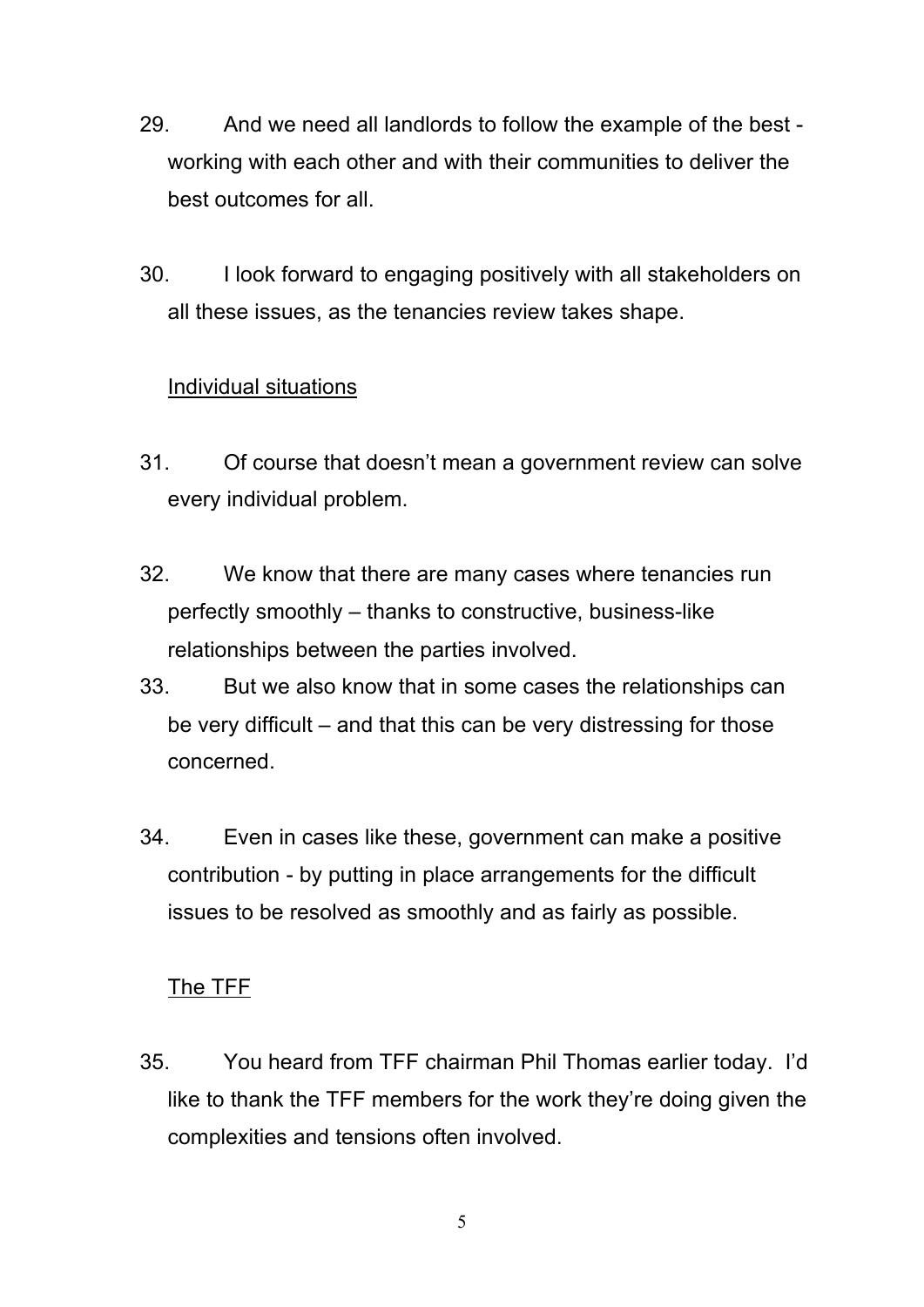- 36. To take just one example we all knew that rent reviews was a key area needing to be looked at.
- 37. That's why the Rent Review Working Group was set up.
- 38. I'm delighted that the TFF has acted so quickly on that Working Group's recommendations.
- 39. They have already produced a leaflet setting out a brief guide to good practice.
- 40. And by this November's rent reviews, hopefully they will have produced further, detailed guidance.
- 41. Guidance both for where negotiations are carried out by professionals, and for the cases where the parties choose to do it themselves.
- 42. This is real progress, which takes a huge amount of time and effort in building consensus on all sides.
- 43. We should congratulate the TFF for it.
- 44. But while patting the TFF on the back for their work so far, I'd call on them to come up with really constructive and far-sighted recommendations this autumn from the rest of their work programme.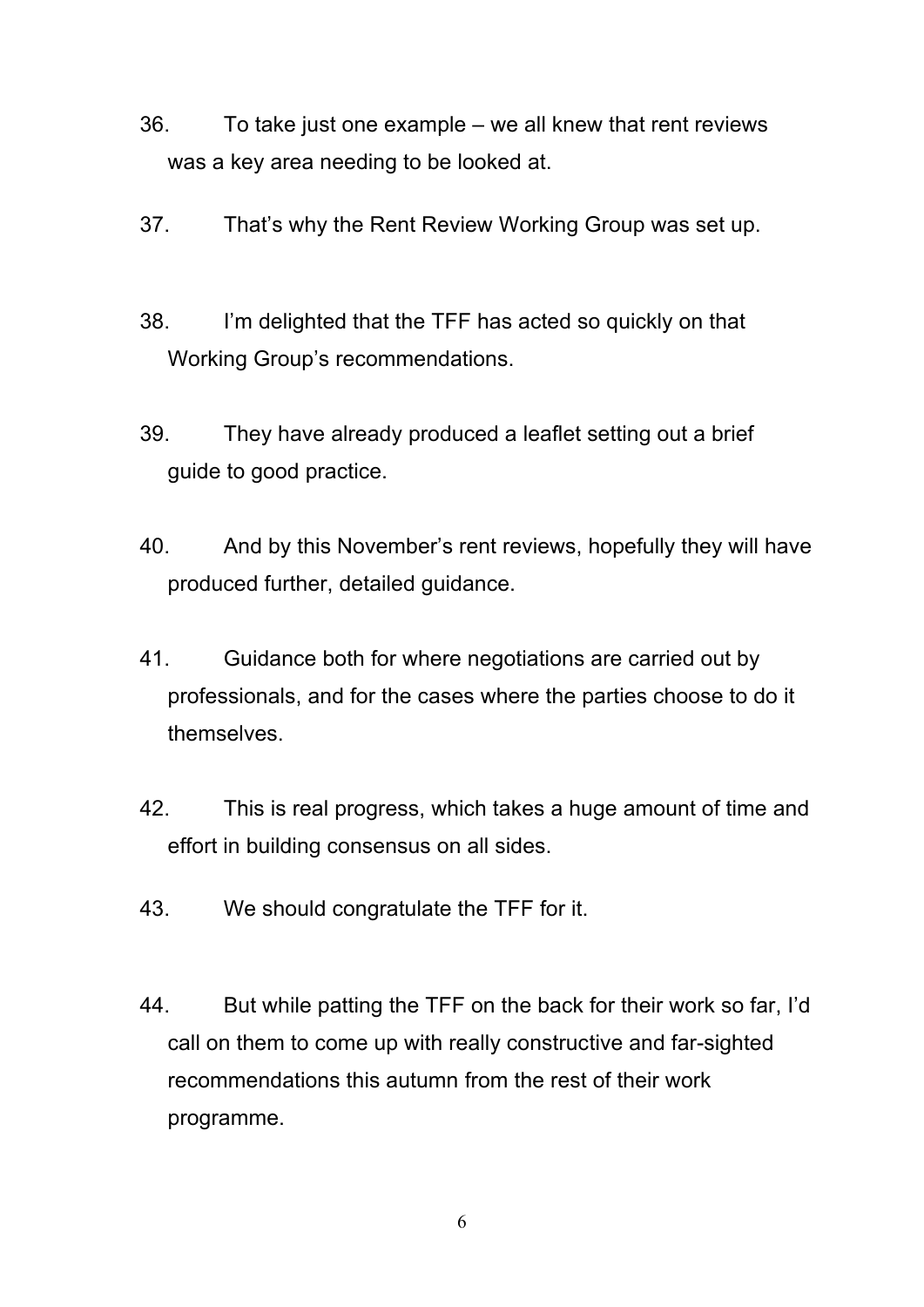- 45. This is crucial work, and we must all rise to the challenges.
- 46. Because the future depends on it  $-$  at both ends of the farming life cycle.

#### New entrants

- 47. As we all know, tenancies can provide new entrants with the first step on the farming ladder.
- 48. We need to make sure there are opportunities for all those who want to farm - not just those born into farming families.
- 49. I know a full tenancy is not the only option other options like share farming or contract farming are good ways forward for some – and I am particularly keen to hear what comes out of today on these concepts.
- 50. But the formal tenancy route is a vital part of the landscape for new entrants, so we have to get it right.

#### Enough exit opportunities for those reaching retirement

- 51. And at the other end of the ladder, another key issue for a sustainable sector is how people move out at the end of their career.
- 52. This too is a difficult and sensitive area.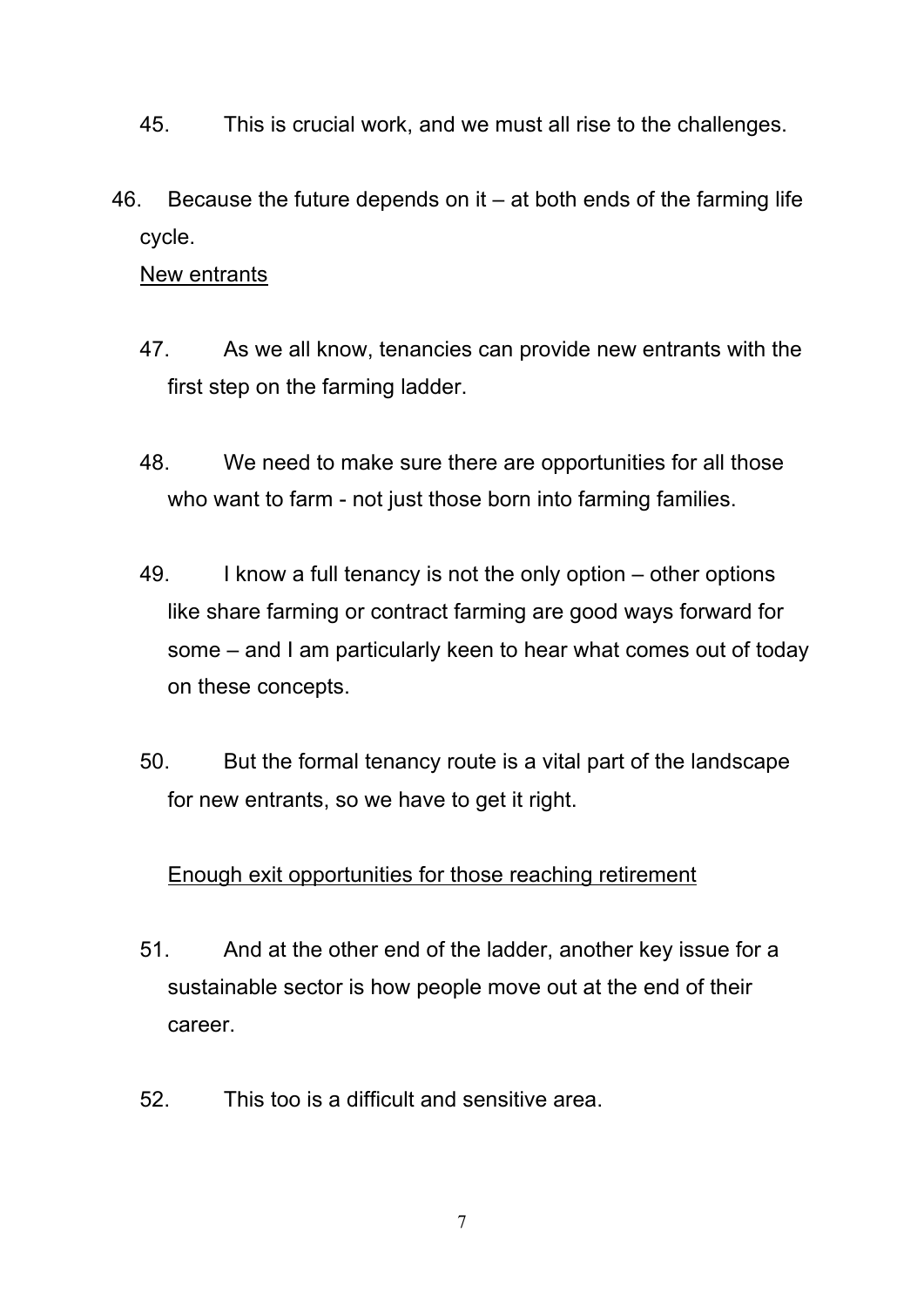- 53. I know there are farmers out there, among the older generation, who want to step down from their current role.
- 54. But they want to continue living on the farm, and they want their family members to be able to take on the farmhouse.
- 55. We need to find ways of dealing with these issues, in a positive way that generates the right opportunities for those about to retire and young alike.
- 56. Government can help. For example, through the SRDP we've funded workshops to help individual farmers or families to address these issues, and work out the best way forward for their individual case.
- 57. But we need everyone to be thinking about this.
- 58. So I hope that as part of today's event, you will come up with ideas in this sensitive area. Ideas which can change the inevitable turnover of the generations into something constructive and positive for all concerned.

# Enough landlords working together with each other and their community

59. And sometimes the best ideas come from simply looking at the examples of where things are being done well already.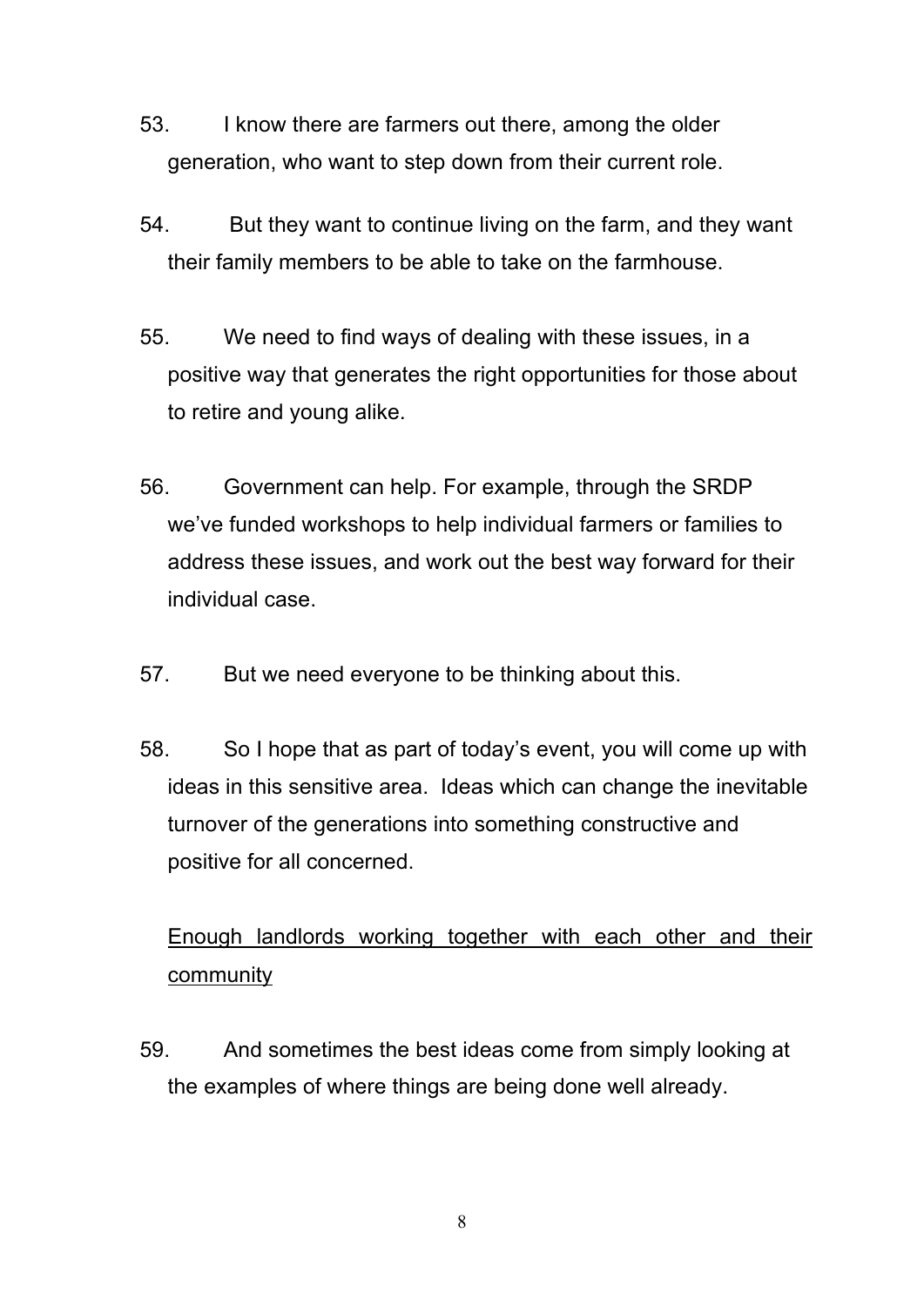- 60. My visit to East Neuk convinced me that the answer doesn't have to be rocket science.
- 61. In fact the East Neuk example shows that it's relatively simple to make things work positively – if all concerned have the right attitude, particularly landlords.

## 62. We need landlords:

- Who have a presence in their community.
- Who use local tradesmen.
- Who listen to the needs of their community.
- Who work in partnership with neighbouring landlords and farmers.
- Who are prepared to take calculated risks.
- And who encourage achievement in the local area.
- 63. I know this is a challenge! But we can achieve it by working together.